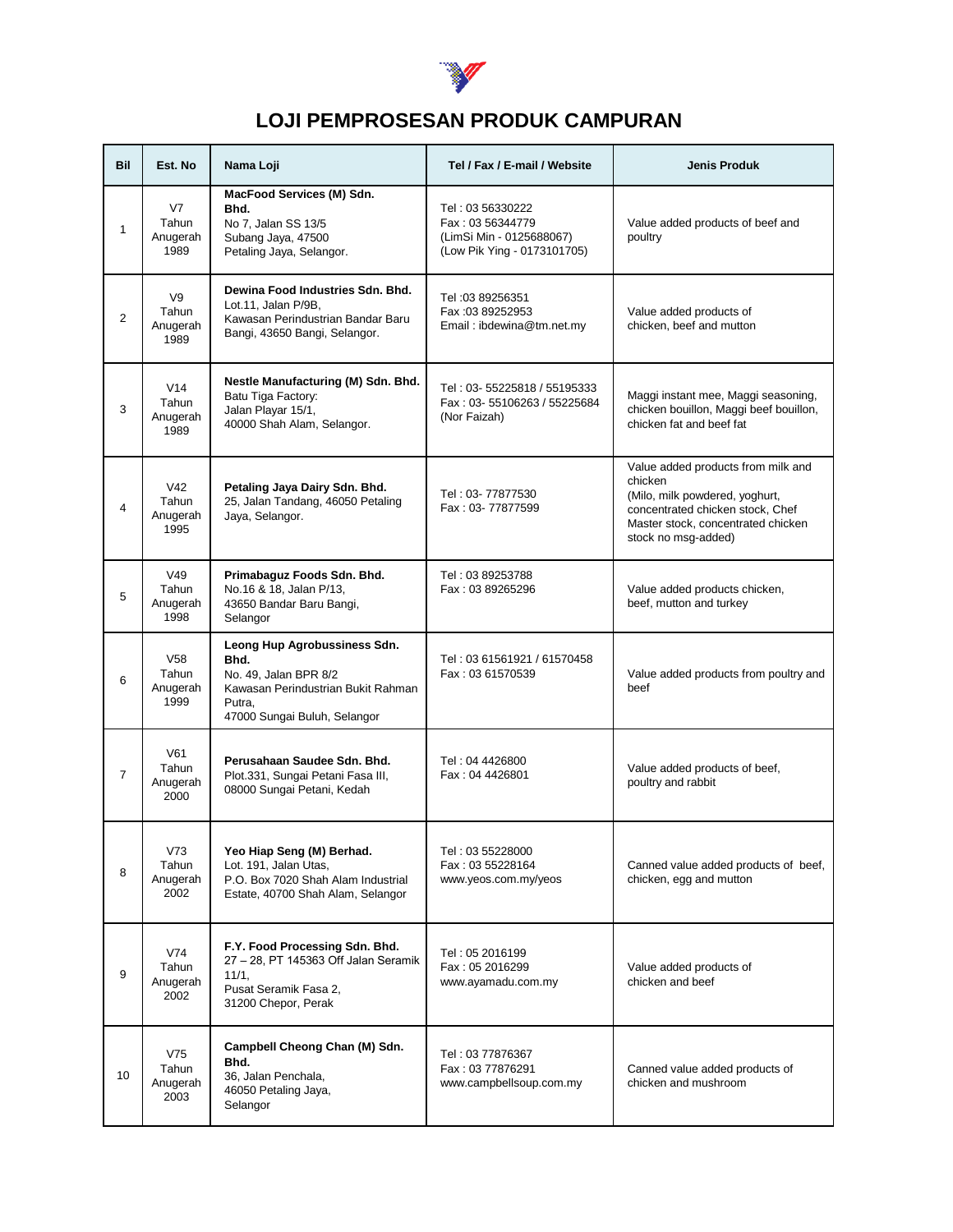| Bil | Est. No                                       | Nama Loji                                                                                                                                                     | Tel / Fax / E-mail / Website                                                        | <b>Jenis Produk</b>                                                                                             |
|-----|-----------------------------------------------|---------------------------------------------------------------------------------------------------------------------------------------------------------------|-------------------------------------------------------------------------------------|-----------------------------------------------------------------------------------------------------------------|
| 11  | V77<br>Tahun<br>Anugerah<br>2003              | Ayam Wira Food Processing Sdn.<br>Bhd.<br>No.29 A, Jalan 2C, Kampung Baru<br>Subang, Batu 3, 40150 Shah Alam,<br>Selangor                                     | Tel: 03 78459888<br>Fax: 03 78459111<br>www.ayamwira.com                            | Value added products of<br>chicken and beef                                                                     |
| 12  | V82<br>Tahun<br>Anugerah<br>2003              | <b>Ramly Food Processing</b><br>Sdn. Bhd.<br>No.1, 2, 3 & 4, Jalan 37/10A,<br><b>Taman Perindustrian IKS</b><br>Mukim Batu,<br>68100 Batu Caves, Kuala Lumpur | Tel: 03 61842972<br>Fax: 03 61874972<br>www.ramly.com.my                            | Value added products of<br>chicken and beef                                                                     |
| 13  | V83<br>Tahun<br>Anugerah<br>2003              | Omcorp Sdn. Bhd.<br>No.5, Jalan BA / 1<br>Kawasan Perusahaan Bukit Angkat,<br>43000 Kajang, Selangor.                                                         | Tel: 03 87370421<br>Fax: 03 87377315                                                | Value added products of<br>meats and poultry                                                                    |
| 14  | V99<br>Tahun<br>Anugerah<br>2005              | <b>Lucky Food Processing</b><br>Sdn. Bhd.<br>Plot.35, Lengkok Kampung Jawa 2,<br>MIEL Industrial Estate,<br>11900 Bayan Lepas, Penang                         | Tel: 04 6408118<br>Fax: 04 6408115                                                  | Value added products of chicken, beef,<br>lamb and turkey                                                       |
| 15  | V <sub>106</sub><br>Tahun<br>Anugerah<br>2006 | Kyros Food Industries Sdn. Bhd.<br>No.12, Jalan Segambut Lentang,<br>51200 Kuala Lumpur                                                                       | Tel: 03 62592887<br>Fax: 03 62591887                                                | Value added products of beef, chicken<br>and lamb                                                               |
| 16  | V114<br>Tahun<br>Anugerah<br>2008             | Haco Asia Pacific Sdn. Bhd.<br>Lot. 5, Jalan Sungai Kayu Ara 32/37,<br>Taman Berjaya, Seksyen 32, 40460<br>Shah Alam, Selangor                                | Tel: 03 57406892 ext: 201<br>Fax: 03 57406895                                       | Seasoning, soups, stocks chicken and<br>beef                                                                    |
| 17  | V115<br>Tahun<br>Anugerah<br>2008             | U.B. Food Sdn. Bhd.<br>No.7, Jalan Sri Plentong 5,<br>Taman Perindustrian Sri Plentong,<br>81750 Masai, Johor Bahru, Johor                                    | Tel: 07 3881940<br>Fax: 07 3881941<br>www.cifoodsb.com                              | Sausage, sausage slice, meatball,<br>Taiwan meatball, Taiwanese sausage,<br>pork luncheon meat (pork & chicken) |
| 18  | V117<br>Tahun<br>Anugerah<br>2008             | Q-Q Food Industry Sdn. Bhd.<br>Lot.8, Jalan 14, Off Jalan 10,<br>Kampung Cheras Baru,<br>56100 Cheras, Kuala Lumpur                                           | Tel: 03 42975862<br>Fax: 03 42975868                                                | Value added products of porks, poultry,<br>duck, mutton and seafood                                             |
| 19  | V123<br>Tahun<br>Anugerah<br>2009             | Miami Food Products Sdn. Bhd.<br>26, Jalan Pantai Miami,<br>11100 Batu Ferringhi, Pulau Pinang                                                                | Tel: 04 8993545 / 8992104<br>Fax: 04 8993585 / 8943585<br>www.miamifood.com.my      | Value added products of<br>poultry, beef, duck, lamb, deer<br>and turkey                                        |
| 20  | V <sub>127</sub><br>Tahun<br>Anugerah<br>2009 | FFM Further Processing Sdn. Bhd.<br>Lot. 2, Jalan Perigi Nenas 6/1 KS 11,<br>Taman Perindustrian Pulau Indah,<br>42920 Pulau Indah, Selangor                  | Tel: 03 31011338 / 1018<br>h/p: 019 3558389<br>Faxs: 03 31011020<br>www.ffmb.com.my | Value added product chicken; nugget,<br>burger and frankfurther                                                 |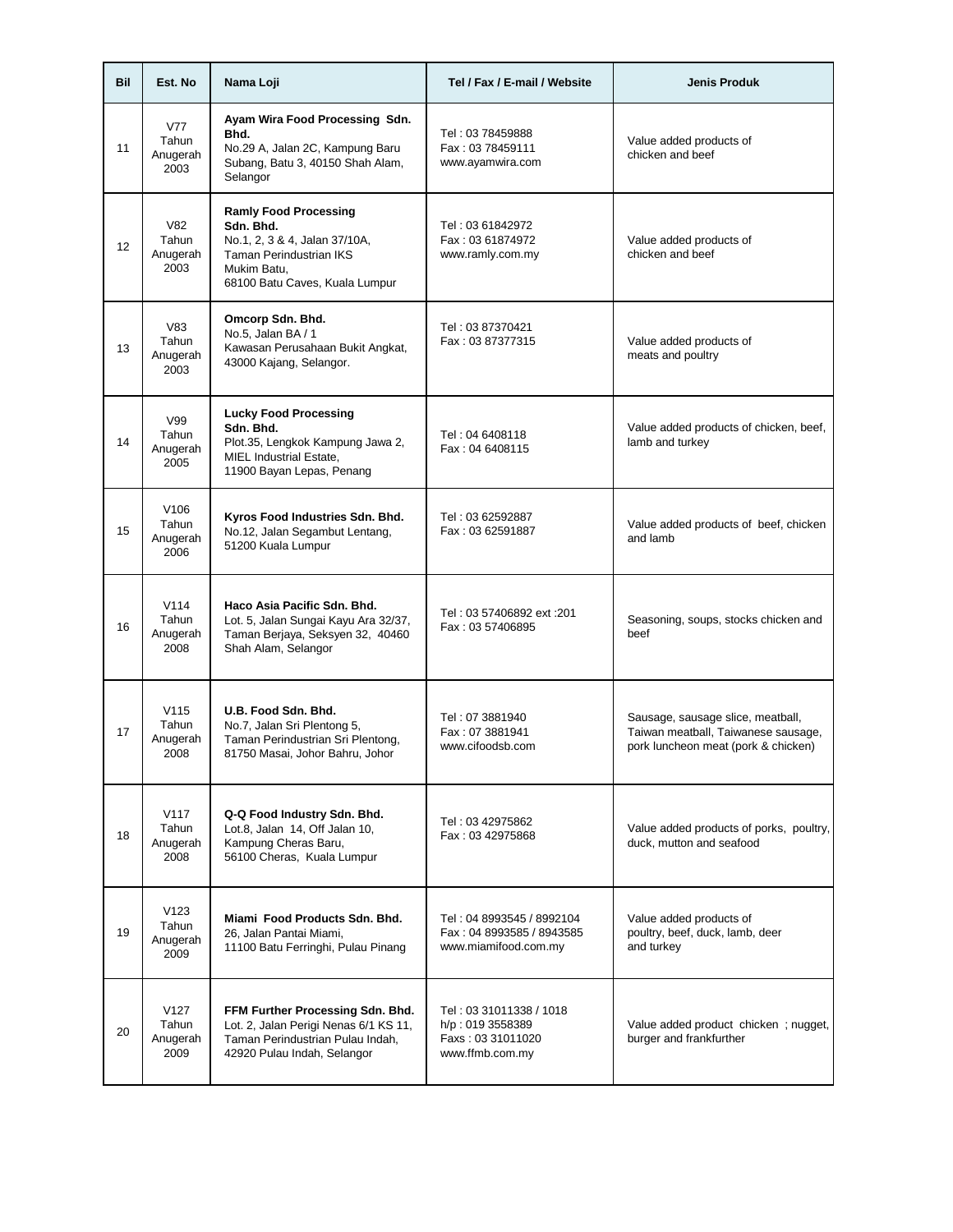| Bil | Est. No                                       | Nama Loji                                                                                                                                                                          | Tel / Fax / E-mail / Website                    | <b>Jenis Produk</b>                                                                                                                                                                                |
|-----|-----------------------------------------------|------------------------------------------------------------------------------------------------------------------------------------------------------------------------------------|-------------------------------------------------|----------------------------------------------------------------------------------------------------------------------------------------------------------------------------------------------------|
| 21  | V137<br>Tahun<br>Anugerah<br>2010             | <b>Secret Recipe Manufacturing</b><br>Sdn. Bhd.<br>No. 42, Jalan SS 25/28,<br>Taman Mayang,<br>47301 Petaling Jaya, Selangor.                                                      | Tel: 03 78061555 ext: 214<br>Fax: 03 78034891   | Value added products of chicken<br>and beef (bakery products)                                                                                                                                      |
| 22  | V138<br>Tahun<br>Anugerah<br>2010             | Fishergold Food Industries Sdn.<br>Bhd.<br>Plot.117-118, Lorong Perusahaan<br>Bukit Minyak 12, Kawasan Perusahaan<br>Bukit Minyak,<br>14100<br>Seberang Perai Tengah, Pulau Pinang | Tel: 04 5084482 / 04 5084496<br>Fax: 04 5084785 | Value added products of chicken<br>and beef                                                                                                                                                        |
| 23  | V144<br>Tahun<br>Anugerah<br>2010             | Selangor Food Industries Sdn. Bhd.<br>B10, Lot 2, Kilang Berkembar Jenis B,<br>Kawasan Perindustrian MIEL, Batang<br>Kali, 44300 Batang Kali, Selangor                             | Tel: 03 60571655<br>Fax: 03 60571654            | Beef Burger, Beef Nugget, Beef Meat<br>Ball, Beef Minced Meat, Fried Beef<br>Burger, Chicken Burger, Chicken<br>Nugget, Chicken Meat Ball, Chicken<br>Minced Meat, Mutton Burger, Mutton<br>Nugget |
| 24  | V147<br>Tahun<br>Anugerah<br>2011             | <b>Hung Thong Food Technology</b><br>Sdn. Bhd.<br>Plot.105, Jalan Perindustrian<br>Bukit Minyak 2, Kawasan Perindustrian<br>Bukit Minyak,<br>14000 Bukit<br>Mertajam, Penang.      | Tel: 04 5023677<br>Fax: 04 5023678              | Value added products of beef, chicken,<br>duck, mutton and<br>egg                                                                                                                                  |
| 25  | V153<br>Tahun<br>Anugerah<br>2011             | PK Agro - Industrial Produts (M)<br>Sdn. Bhd.<br>PT. 98, Senawang Industrial Estate,<br>70450 Seremban,<br>Negeri Sembilan                                                         | Tel: 06 6783332 / 6778429<br>Fax: 06 6797973    | Value added products of chicken, duck<br>and egg                                                                                                                                                   |
| 26  | V158 Tahun<br>Anugerah<br>2012                | Zheng Food (M) Sdn. Bhd.<br>No.8, Jalan P4/3, Seksyen 4,<br>Bandar Teknologi Kajang,<br>43500 Semenyih, Selangor.                                                                  | Tel: 03 87249308<br>Fax: 03 87249309            | Frozen Food dim sum                                                                                                                                                                                |
| 27  | V161<br>Tahun<br>Anugerah<br>2012             | <b>LKT Food Industries Sdn. Bhd.</b><br>PTD.149231, Jalan Berjaya 8,<br>Taman Perindustrian Berjaya,<br>81200 Johor Bahru, Johor.                                                  | Tel: 07 5560722<br>Fax: 07 5560272              | Value added products of chicken, beef<br>and milk                                                                                                                                                  |
| 28  | V174<br>Tahun<br>Anugerah<br>2012             | Muda Mewah Foods Sdn. Bhd.<br>No. 2 & 4, Jalan TPK 1/3, Taman<br>Perindustrian Kinrara, 47100 Puchong,<br>Selangor                                                                 | Tel: 03 80751059<br>Fax: 03 80751244            | Value added products of chicken, beef<br>and lamb                                                                                                                                                  |
| 29  | V176<br>Tahun<br>Anugerah<br>2012             | C.S. Choice Food Industries Sdn.<br>Bhd.<br>Lot.999, Section 66, Jalan Keluli,<br>Bintawa Industrial Estate, 93450<br>Kuching, Sarawak.                                            | Tel: 082 336168<br>Fax: 082 336168              | Value added products of<br>chicken and beef                                                                                                                                                        |
| 30  | V <sub>179</sub><br>Tahun<br>Anugerah<br>2012 | <b>CAF Food Products Sdn. Bhd.</b><br>30, Jalan P4/8,<br>Bandar Teknologi,<br>43500 Kajang, Selangor                                                                               | Tel: 03 87233888<br>Fax: 03 87238096            | Value added products of<br>chicken and egg                                                                                                                                                         |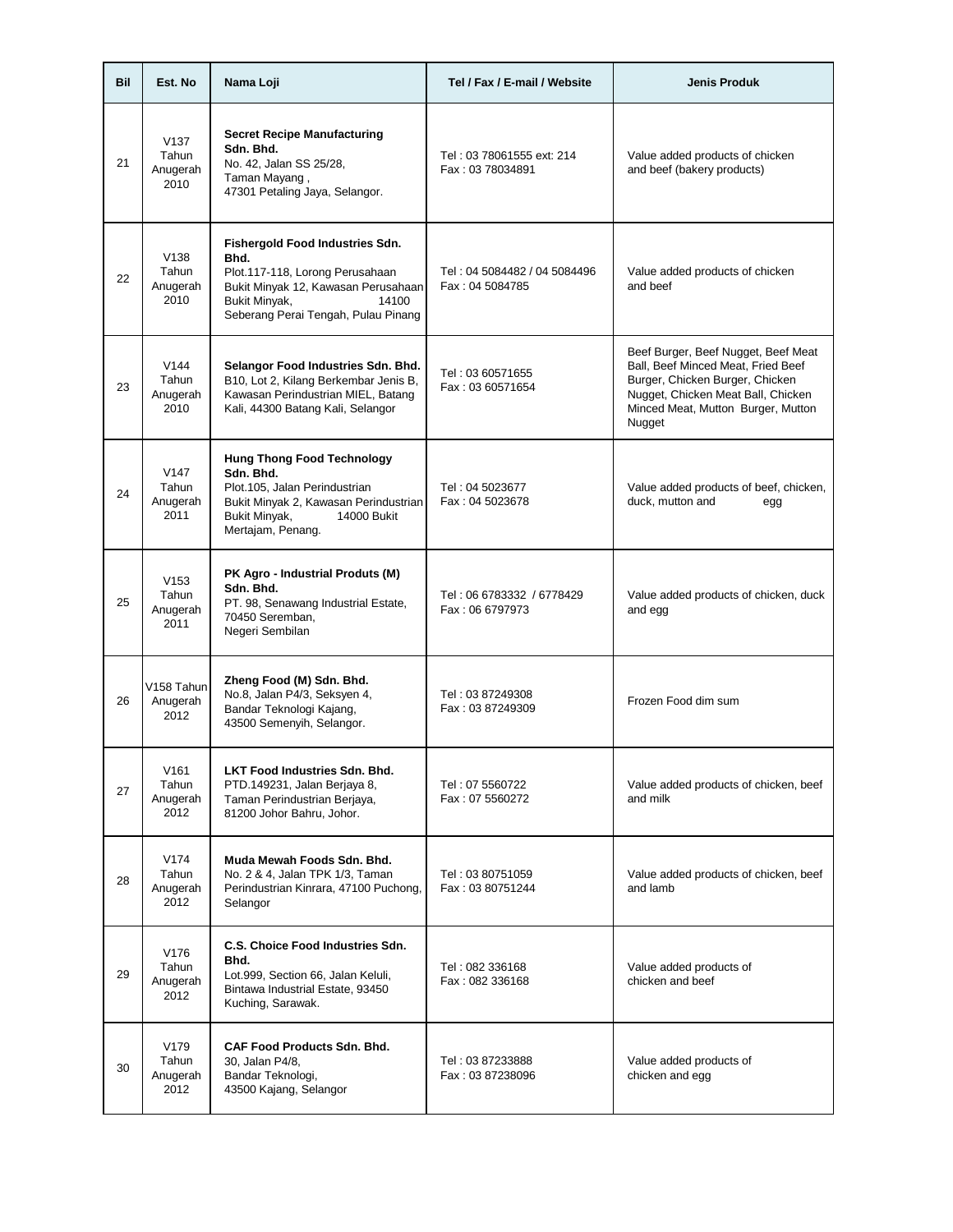| Bil | Est. No                                       | Nama Loji                                                                                                                                                    | Tel / Fax / E-mail / Website         | <b>Jenis Produk</b>                                                                                                                                                                                                      |
|-----|-----------------------------------------------|--------------------------------------------------------------------------------------------------------------------------------------------------------------|--------------------------------------|--------------------------------------------------------------------------------------------------------------------------------------------------------------------------------------------------------------------------|
| 31  | V <sub>180</sub><br>Tahun<br>Anugerah<br>2013 | Ajinomoto (Malaysia) Berhad.<br>Lot.5710, Jalan Kuchai Lama, Petaling,<br>58200 Kuala Lumpur, Malaysia.                                                      | Tel: 03 79806958<br>Fax: 03 79811731 | Chicken meat powder, tumix<br>chicken, 'Aji-aroma' m-c1000, 'Aji-<br>aroma'm-rck300,<br>'vono'chicken,'vono'mushroom chicken,<br>'Ajinomoto' chicken stock/pati ayam,<br>Ajinomoto'chicken stock/pati ayam<br>(acsp(me)) |
| 32  | V189<br>Tahun<br>Anugerah<br>2013             | Gourmessa Sdn. Bhd.<br>No.2, Jalan U1/24, Seksyen U1,<br>Hicom-Glenmarie Industrial Park,<br>40150 Shah Alam, Selangor.                                      | Tel: 03 78051001<br>Fax: 03 78053628 | Products of chicken, beef, lamb,<br>duck & turkey                                                                                                                                                                        |
| 33  | V <sub>190</sub><br>Tahun<br>Anugerah<br>2013 | German Delicatessen Sdn. Bhd.<br>No.9, Jalan Lada Hitam 16/12,<br>Seksyen 16, 40000 Shah Alam,<br>Selangor.                                                  | Tel: 03 55193412<br>Fax: 03 55193414 | Products of chicken, beef, duck & turkey                                                                                                                                                                                 |
| 34  | V <sub>197</sub><br>Tahun<br>Anugerah<br>2014 | <b>Tricious Foods Sdn. Bhd.</b><br>No.14, 16 & 18, Jalan Marikh U5/175,<br>Bandar Pinggiran Subang, 40150 Shah<br>Alam, Selangor.                            | Tel: 03 78459969<br>Fax: 03 78459970 | Frozen Foods                                                                                                                                                                                                             |
| 35  | V202<br>Tahun<br>Anugerah<br>2014             | Darabif Meat Processing Sdn. Bhd.<br>Unit C, Lot.1823 & Lot.1828,<br>Jalan KPB 3, Off Jalan Balakong, Bukit<br>Belimbing, 43300 Seri Kembangan,<br>Selangor. | Tel: 03 89626262<br>Fax: 03 89616262 | Burger Patties (Chicken, Lamb, Beef &<br>Turkey)                                                                                                                                                                         |
| 36  | V205<br>Tahun<br>Anugerah<br>2014             | Victoria Crest Sdn. Bhd.<br>39, Jalan U1/30, Hicom Glenmarie<br>Industrial Park, 40150 Shah Alam,<br>Selangor.                                               | Tel: 03 55694053<br>Fax: 03 55694663 | Value added products of chicken, beef<br>and lamb                                                                                                                                                                        |
| 37  | V <sub>212</sub><br>Tahun<br>Anugerah<br>2015 | Chiap Hong Cannery Sdn. Bhd.<br>No.12, Jalan Kenangan 7, Seksyen<br>BB11, Bukit Beruntung,<br>48300 Rawang, Selangor.                                        | Tel: 03 6028333<br>Fax: 03 60281032  | Tambah nilai hasilan ayam, daging dan<br>telur                                                                                                                                                                           |
| 38  | V213<br>Tahun<br>Anugerah<br>2015             | Megah Deutsch (M) Sdn. Bhd.<br>No.1, Jalan Industri PBP 10,<br>Taman Industri Pusat Bandar<br>Puchong, 47100 Puchong,<br>Selangor.                           | Tel: 03 58917823                     | Tambah nilai hasilan ayam dan lembu                                                                                                                                                                                      |
| 39  | V217<br>Tahun<br>Anugerah<br>2016             | Sydney Cake House Sdn. Bhd.<br>Lot 105, PT 129361, Jalan Sungai<br>Pinang 4/19, Taman Perindustrian<br>Pulau Indah, 42920<br>Pulau Indah, Selangor.          | Tel: 012 6996157<br>Fax: 03 55192063 | Tambah nilai hasilan dari daging dan<br>telur ayam                                                                                                                                                                       |
| 40  | V <sub>226</sub><br>Tahun<br>Anugerah<br>2016 | Pure Ocean Resources Sdn. Bhd.<br>17, Jalan E1/4,<br>Taman Ehsan Kepong,<br>52100 Kuala Lumpur                                                               | Tel: 03 62762797<br>Fax: 03 62760797 | Chicken ball, meat ball, beef ball                                                                                                                                                                                       |
| 41  | V228<br>Tahun<br>Anugerah<br>2016             | Orion Food Industries (M) Sdn. Bhd.<br>4, 6 & 20 Jalan Industri Mas 1, Taman<br>Mas Sepang<br>47130<br>Puchong, Selangor                                     | Tel: 03 80618811<br>Fax: 03 80619303 | Brown sauce, chicken gravy, cream of<br>mushroom, chicken stock, tempura<br>batter                                                                                                                                       |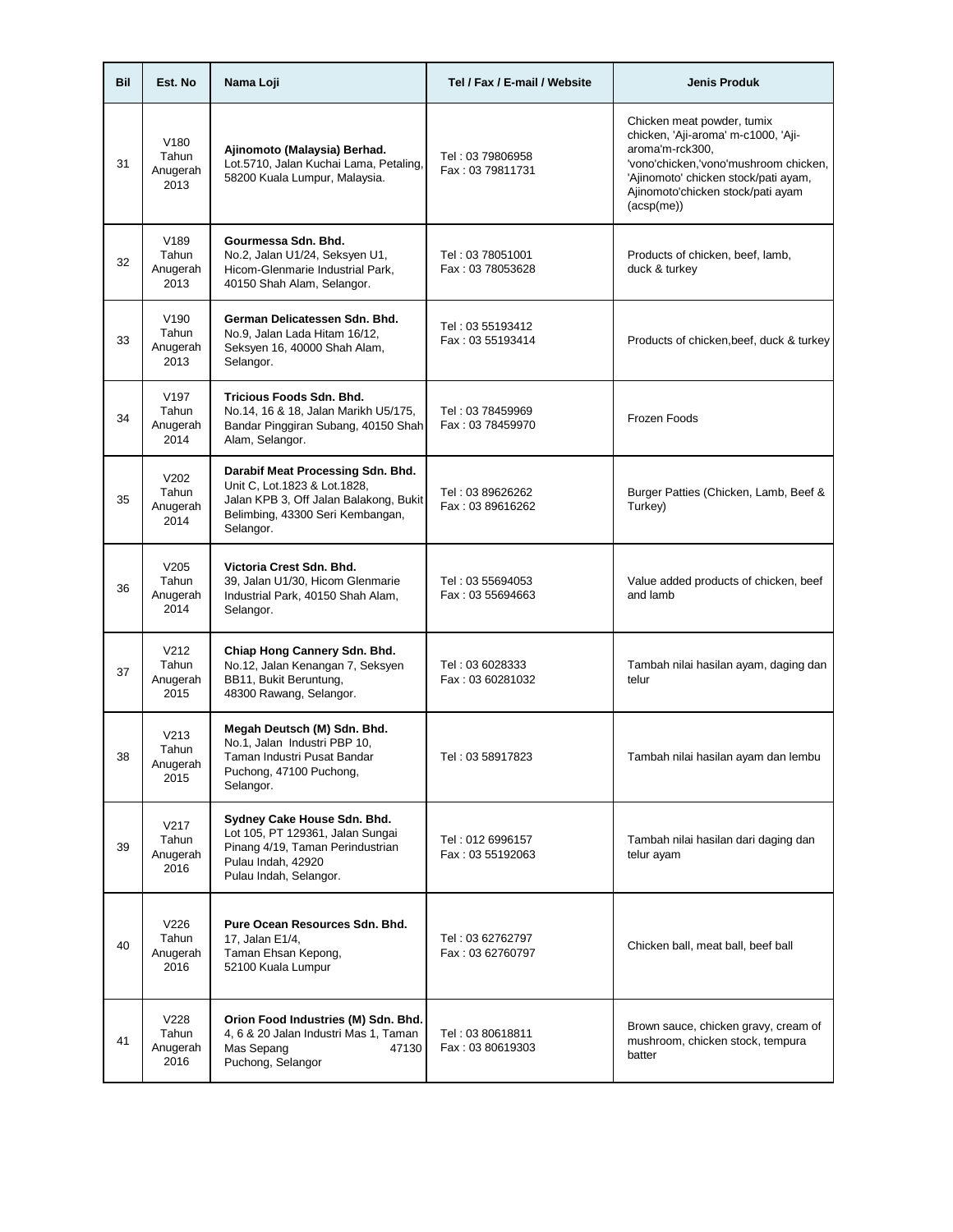| Bil | Est. No                                       | Nama Loji                                                                                                                                                                       | Tel / Fax / E-mail / Website                       | Jenis Produk                                                                                                                                                                                                                                                                     |
|-----|-----------------------------------------------|---------------------------------------------------------------------------------------------------------------------------------------------------------------------------------|----------------------------------------------------|----------------------------------------------------------------------------------------------------------------------------------------------------------------------------------------------------------------------------------------------------------------------------------|
| 42  | V <sub>231</sub><br>Tahun<br>Anugerah<br>2017 | Tech Mal Frozen Sdn. Bhd.<br>No. 14, Jalan pjs 7/20a, Bandar<br>Sunway, 46150 Petaling Jaya,<br>Selangor                                                                        | Tel: 03 74971986<br>Fax: 03 62736769               | Chilled and frozen product (chicken and<br>beef)                                                                                                                                                                                                                                 |
| 43  | V <sub>240</sub><br>Tahun<br>Anugerah<br>2017 | Michigan Pastries Sdn. Bhd.<br>No. 38 & 40, Jalan Bertam 5,<br>Taman Daya, 81100 Johor Bahru,<br>Johor                                                                          | Tel: 07 3539620<br>Fax: 07 3552711                 | Hawaian Chicken Pizza, Chicken<br>Mushroom Pizza, Chicken Pepperoni<br>Pizza, Chicken Sausage Pizza,<br>Beef Peperoni Pizza, Tomato Cheese<br>Pizza, All cheese Pizza, Tuna Supreme<br>Pizza, Veggie Delight Pizza                                                               |
| 44  | V <sub>242</sub><br>Tahun<br>Anugerah<br>2017 | Secret Recipe Sdn. Bhd.<br>No. 5 & 6 Jalan Teknologi 3/4B,<br>Nouvelle Industrial Park, Lot 10 Taman<br>Sains Selangor 1, Kota Damansara,<br>47810 Petaling Jaya, Selangor      | Tel: 03 78061555<br>Fax:                           | Baked cheesecake, cream cakes,<br>brownies, pre-naked dessrt, non-baked<br>dessrts                                                                                                                                                                                               |
| 45  | V <sub>244</sub><br>Tahun<br>Anugerah<br>2017 | Kart Food Industries Sdn. Bhd.<br>Lot. 2, Jalan Pelangi Nenas 6/1/KS 11,<br>Taman Perindustrian Pulau Indah,<br>42920 Pulau Indah,<br>Selangor                                  | Tel: 03 31011338 / 1018<br>Fax: 03 31011994 / 1020 | Pastries, pizza, pau, murtabak                                                                                                                                                                                                                                                   |
| 46  | V252<br>Tahun<br>Anugerah<br>2018             | Adabi Consumer Industries Sdn.<br>Bhd.<br>Lot 136, Rawang Integrated Industrial<br>Park, Mukim Rawang, 48000 Rawang,<br>Selangor                                                | Tel: 03 60923677 / 78<br>Fax: 03 60924172          | Canned value added products of beef,<br>chicken and mutton                                                                                                                                                                                                                       |
| 47  | V254<br>Tahun<br>Anugerah<br>2019             | PA Food Sdn. Bhd.<br>2A, Jalan P4/7, Seksyen 4,<br>Bandar Teknologi Kajang, 43500<br>Semenyih, Selangor                                                                         | Tel: 03 87242119 / 03 87231735<br>Fax: 03 87231886 | <b>Further Process</b>                                                                                                                                                                                                                                                           |
| 48  | V256<br>Tahun<br>Anugerah<br>2019             | QL Figo (Johor) Sdn. Bhd.<br>Lot. 3627, Jalan Harmoni, Taman<br>Harmoni, Batu 22, 81000 Kulai, Johor                                                                            | Tel: 07 6637388<br>Fax: 07 6636780                 | <b>Further Process</b>                                                                                                                                                                                                                                                           |
| 49  | V257<br>Tahun<br>Anugerah<br>2019             | EB Frozen Food Sdn. Bhd.<br>Plot.316. Jalan Perindustrian Bukit<br>Minyak 18, Mukim 13, Penang Science<br>Park, 14100 Seberang Perai Tengah,<br>Pulau Pinang                    | Tel: 04 5041009<br>Fax: 04 5041659                 | <b>Further Process</b>                                                                                                                                                                                                                                                           |
| 50  | V259<br>Tahun<br>Anugerah<br>2019             | Hung Thong Food Technology Sdn.<br>Bhd.<br>Plot 111, Jalan Perindustrian Bukit<br>Minyak 2, Kawasan Perindustrian Bukit<br>Minyak, 14000 Seberang Perai<br>Tengah, Pulau Pinang | Tel: 04 5013110<br>04 5023677<br>Fax: 04 5023678   | <b>Further Process</b><br>1. Chicken / Beef / Duck / Mutton Fat<br>2. Chicken / Beef / Duck / Mutton<br>Seasoning Granule Powder<br>3. Chicken / Beef Concentrate Paste<br>4. Chicken / Beef / Duck / Mutton<br>Chicken Stock Cube / Powder<br>5. Chicken / Beef / Duck / Mutton |
| 51  | V260<br>Tahun<br>Anugerah<br>2019             | Kerry Ingredients (M) Sdn. Bhd.<br>No. 4,6,8, Jalan Sri Plentong,<br>Taman Perindustrian Sri Plentong<br>Masai, 81750 Johor Bahru,<br>Johor                                     | Tel: 07 2671433<br>Fax: 07 3878991                 | <b>Further Process</b><br>1. High acid sauce<br>2. Hot sauce<br>3. Savoury sauce<br>4. Sweet sauce/syrup<br>5. Salad/cold dressing<br>6. Mayonnaise<br>7. Sugar based & sugar free beverage<br>syrup                                                                             |